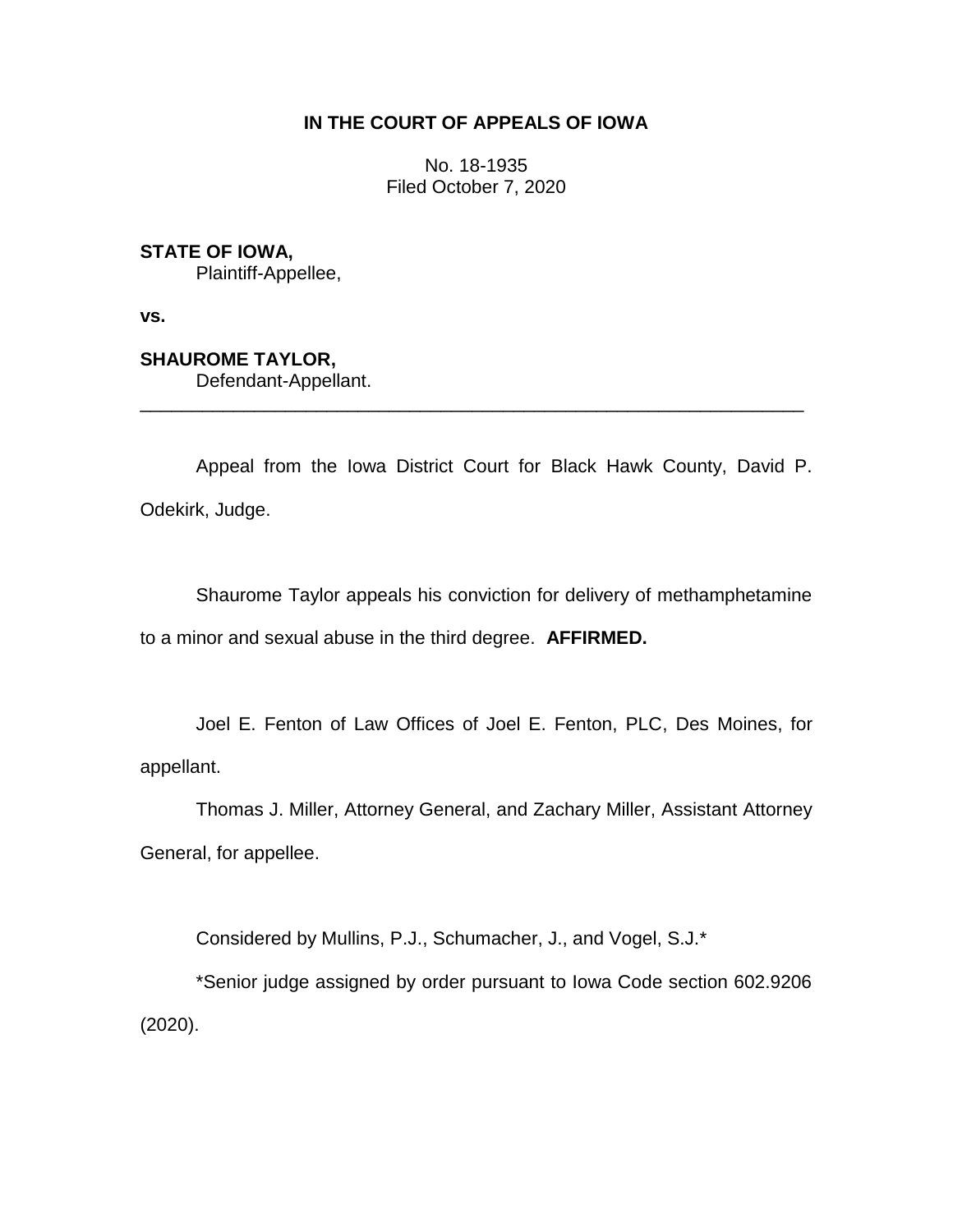### **VOGEL, Senior Judge.**

Shaurome Taylor was convicted of delivery of methamphetamine to a minor and sexual abuse in the third degree in regard to his actions with a thirteen-yearold girl, M.W. He filed a motion for new trial arguing the State engaged in purposeful racial discrimination when it used a peremptory strike to remove a juror and the weight of the evidence does not support his conviction. After the district court denied the motion, it sentenced Taylor to indeterminate terms of incarceration not to exceed ninety-nine years for delivery of methamphetamine and ten years for sexual abuse, run consecutively, plus fines and surcharges. He appeals.

### **I. Standard of Review**

We review a claim of racial discrimination in the use of a peremptory strike de novo. *State v. Veal*, 930 N.W.2d 319, 327 (Iowa 2019).We review the denial of a motion for new trial on weight-of-the-evidence grounds for abuse of discretion. *State v. Reeves*, 670 N.W.2d 199, 202 (Iowa 2003).

### **II. Peremptory Strike**

Counsel at trial may not engage "in purposeful racial discrimination" when using a peremptory strike to remove a juror. *State v. Mootz*, 808 N.W.2d 207, 215 (Iowa 2012) (citing *Batson v. Kentucky*, 476 U.S. 79, 100 (1986)).

Under our *Batson* jurisprudence, once the opponent of a peremptory challenge has made out a prima facie case of racial discrimination (step one), the burden of production shifts to the proponent of the strike to come forward with a race-neutral explanation (step two). If a race-neutral explanation is tendered, the trial court must then decide (step three) whether the opponent of the strike has proved purposeful racial discrimination.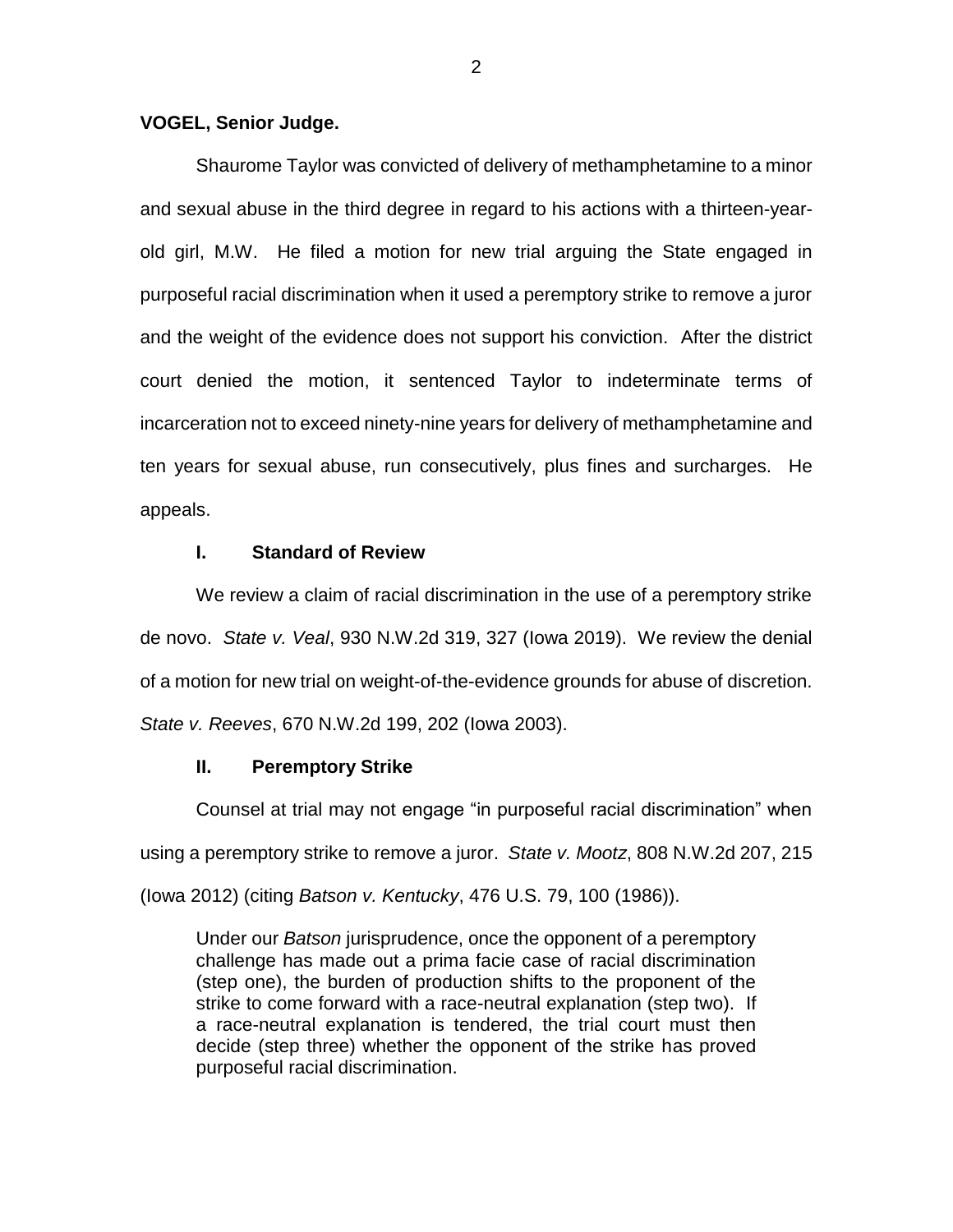*Id.* (quoting *Purkett v. Elem*, 514 U.S. 765, 767 (1995)). We give "a great deal of deference to the district court's evaluation of credibility when determining the true motives of the attorney when making strikes." *Id.* at 214. "[T]he ultimate burden of persuasion regarding racial motivation rests with, and never shifts from, the opponent of the strike." *Id.* at 219 (quoting *Purkett*, 514 U.S. at 768).

During jury selection, Juror No.  $23<sup>1</sup>$  asked to be excused due to a "physical disability." After questioning the juror in private, the State asked to excuse her for cause, which the district court denied. The State later used a peremptory strike to remove Juror No. 23 from the pool. When Taylor challenged the peremptory strike, the State offered multiple justifications for striking Juror No. 23: (1) she said she has a brain tumor, which she described as a "distracting" condition that caused her "to stop pursuing employment, her career, because it was too much a burden to continue with schooling"; (2) she "made statements that she is familiar with the defendant's family"; (3) she "made a statement that people these days are exaggerating sex crimes," which "would show that she cannot be fair to the State" on the sexual-abuse charge; and (4) "she does have a prior Theft in the Fifth Degree conviction as well, which is a crime of dishonesty and could . . . affect . . . her ability to be fair and impartial." The court found that, even assuming Taylor made the required prima facie showing of racial discrimination, "the State has been able to articulate a clear and reasonable, specific, race-neutral explanation for

 $\overline{a}$ 

<sup>&</sup>lt;sup>1</sup> In an apparent typographical error, Taylor refers to this juror as No. 26 in his brief. During trial, Taylor's counsel identified Jurors No. 23 and 26 as the two potential African-American jurors in the pool. The State used a peremptory strike on Juror No. 23, prompting Taylor's *Batson* challenge. Juror No. 26 remained in the pool and served on the jury.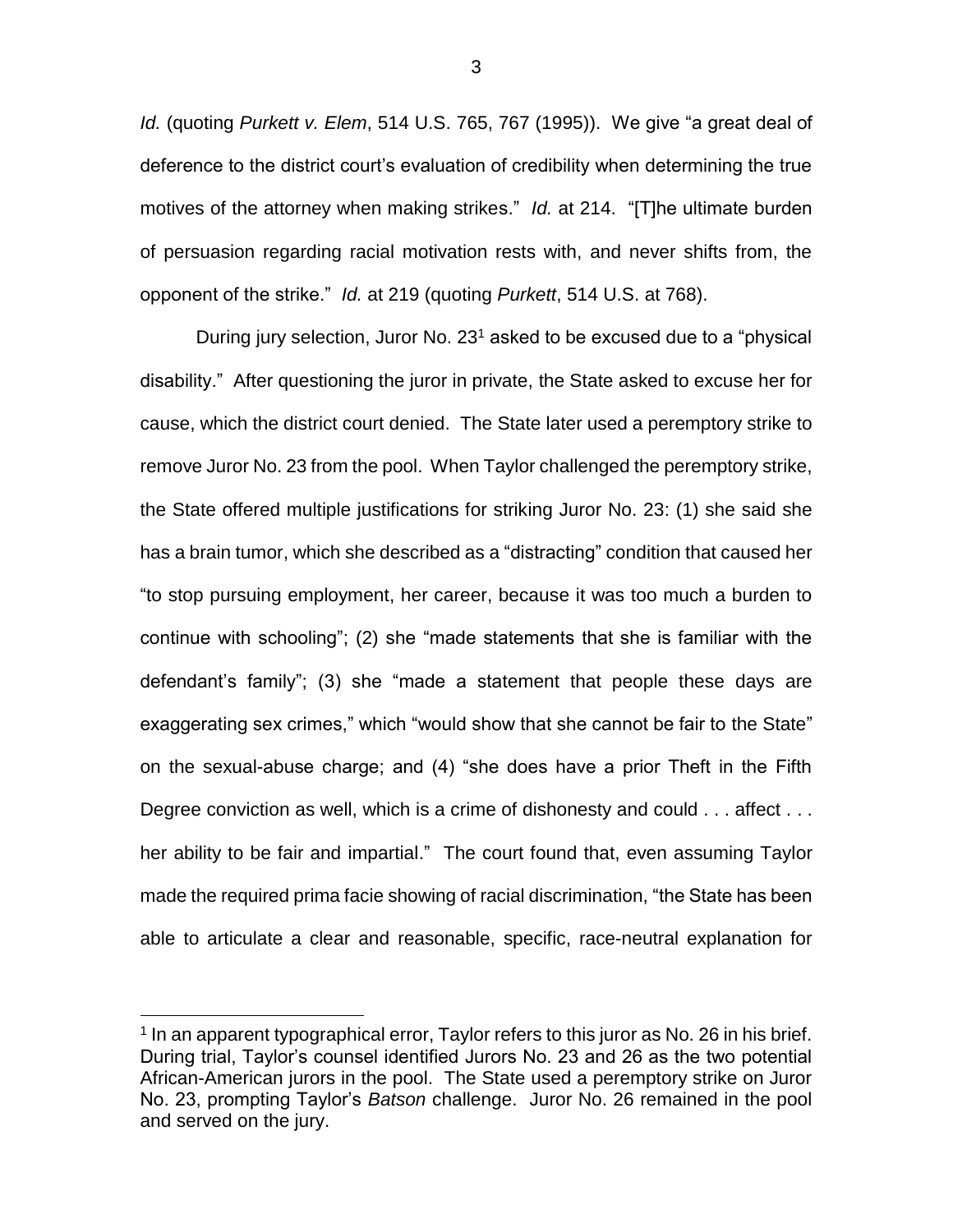exercising their peremptory strike in this case and therefore the defendant's motion is denied."

Assuming Taylor "made out a prima facie case of racial discrimination," the State provided a facially valid reason for striking Juror No. 23. *See id.* at 215 ("Unless a discriminatory intent is inherent in the [attorney's] explanation, the reason offered will be deemed race neutral." (alteration in original)). The final step is to "decide whether to believe the [attorney's] explanation for the peremptory challenges." *Id.* at 219 (alteration in original) (quoting *State v. Veal*, 564 N.W.2d 797, 807 (Iowa 1997)). Juror No. 23's medical issues are especially noteworthy, which she described in private questioning:

I have a brain tumor and my head, if I get upset, it switches all the time and I don't know if I will be able to sit through it or not, you know. I mean, I just don't know because it just feels like something is swishing in my head at all times. Okay? And I'll be—I'm tired right now and I got off work—I got on a disability. So I can probably do it, but I don't know how my—this water or whatever is going on in my brain. I don't know what's going on with that.

When specifically asked if she can pay attention to trial for several hours each day, she answered, "I don't know. Maybe." While the district court denied the State's motion to strike Juror No. 23 due to her medical issues, the reason for the peremptory strike "need not rise to the level justifying exercise of a challenge for cause" to satisfy *Batson*. *State v. Griffin*, 564 N.W.2d 370, 375 (Iowa 1997) (quoting *Batson*, 476 U.S. at 97). Furthermore, the State pointed to more than her medical issues in justifying its peremptory strike.

Taylor faults the district court for not performing "an inquiry that encompasses the totality of jury selection and articulates why the entire process has or has not been race-neutral." The district court is not required to perform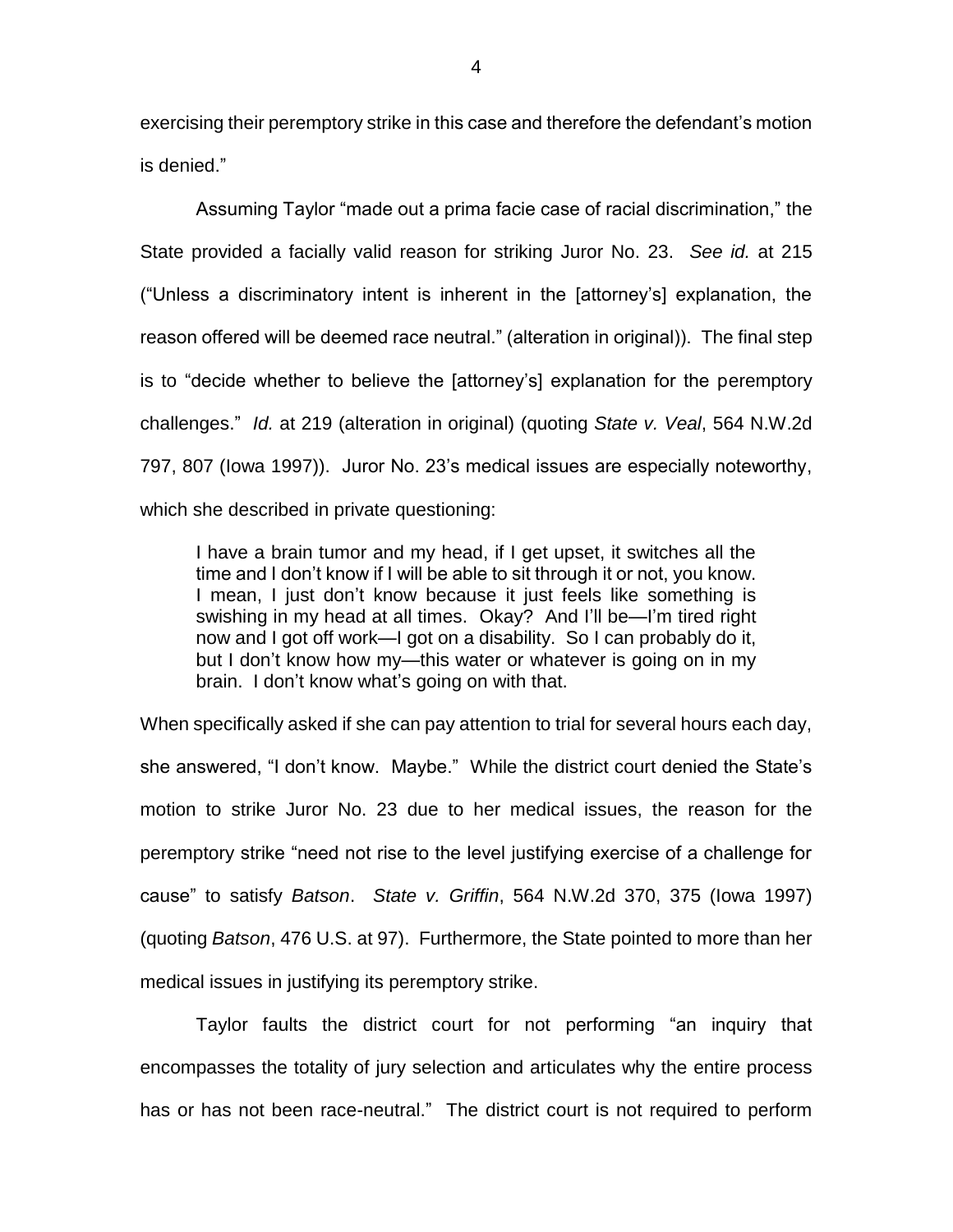such a detailed analysis. *See Mootz*, 808 N.W.2d at 217 ("[I]t is preferable for trial courts to make express findings in connection with *Batson* challenges, [but a] failure to do so is not necessarily fatal to the court's ruling." (second alteration in original) (quoting *Veal*, 564 N.W.2d at 807)). The court's *Batson* analysis at trial is brief but sufficient for our review. *See id.* at 219–20 ("In the absence of express findings, we are allowed to review the implied findings of the trial court regarding the attorney's credibility and [the] asserted reasons for the strike."). Considering Juror No. 23's medical condition and other issues the State raised at trial, plus the district court impliedly finding the State's explanation credible, we agree with the district court that Taylor failed to prove the State engaged in purposeful racial discrimination in striking Juror No. 23.

# **III. Weight of the Evidence**

 $\overline{a}$ 

Taylor challenges the weight of the evidence supporting his conviction for both delivery of methamphetamine to a minor<sup>2</sup> and sexual abuse in the third

 $2$  The jury instructions set forth the elements the State must prove to convict Taylor of delivery of methamphetamine to a minor:

<sup>1.</sup> On or about the 29th day of February, 2016, the defendant delivered a material, compound, mixture, preparation, or substance that contained any detectable amount of methamphetamine to [M.W.].

<sup>2.</sup> At the time the defendant delivered the material, compound, mixture, preparation or substance, he knew it was methamphetamine.

<sup>3.</sup> The defendant was 18 years or older at the time he delivered the material, compound, mixture, preparation, or substance.

<sup>4. [</sup>M.W.] was under 18 years old at the time the defendant delivered the material, compound, mixture, preparation, or substance.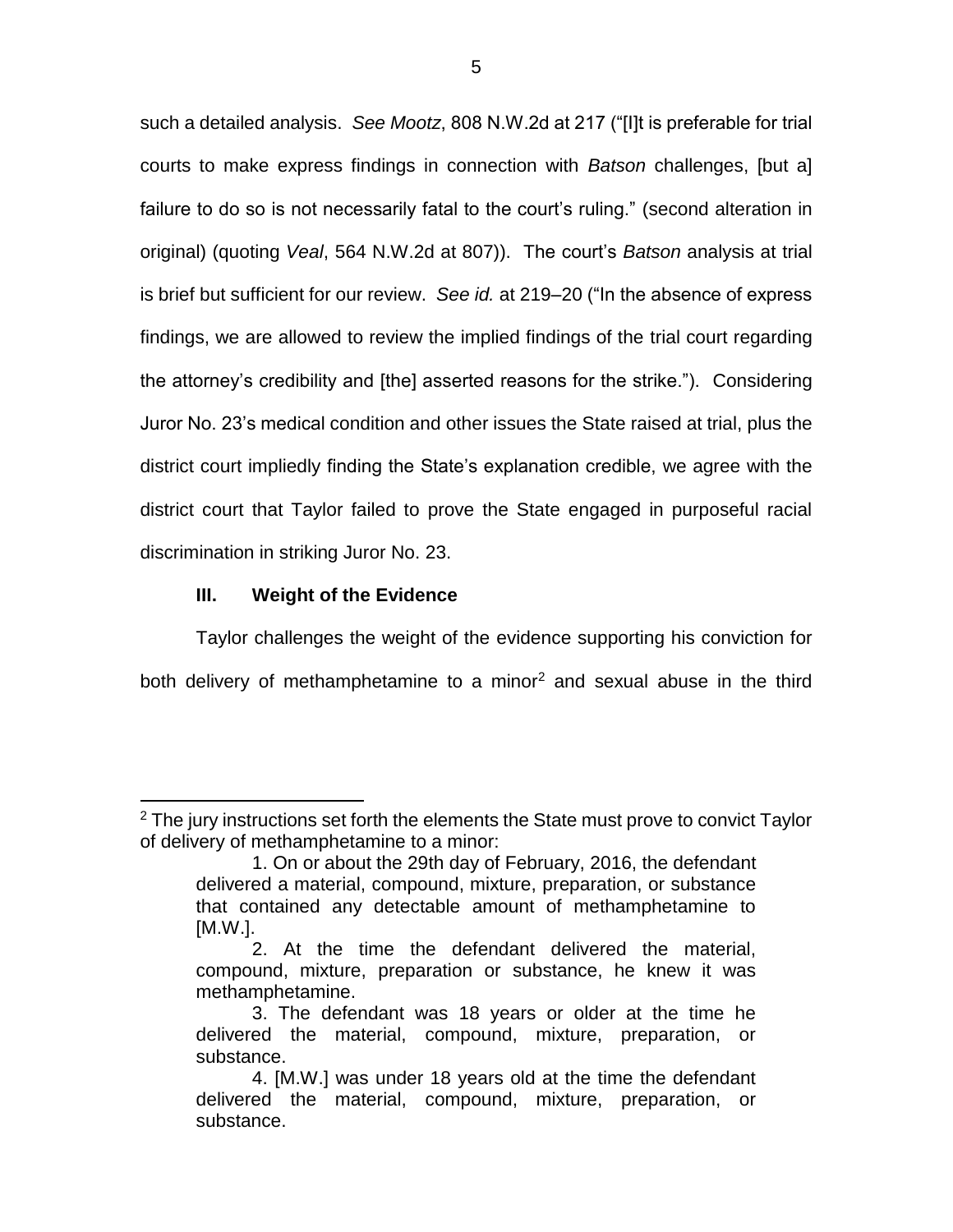degree.<sup>3</sup> *See* Iowa Code §§ 124.401D, 709.4 (2016). "The weight-of-the-evidence standard requires the district court to consider whether more 'credible evidence' supports the verdict rendered than supports the alternative verdict." *State v. Ary*, 877 N.W.2d 686, 706 (Iowa 2016). When considering the weight of the evidence, the court may "grant a motion for new trial only if more evidence supports the alternative verdict as opposed to the verdict rendered." *Id*. "The question for the court is not whether there was sufficient credible evidence to support the verdict rendered or an alternative verdict, but whether 'a greater amount of credible evidence' suggests the verdict rendered was a miscarriage of justice." *Id*. (citation omitted). "On a weight-of-the-evidence claim, appellate review is limited to a review of the exercise of discretion by the trial court, not of the underlying question of whether the verdict is against the weight of the evidence." *Reeves*, 670 N.W.2d at 203 (clarifying appellate court does not sit to judge witness credibility or reweigh evidence).

According to M.W.'s testimony, in February 2016 she was thirteen years old and lived near Taylor. On or about February 29, she entered Taylor's home, where Taylor placed a white powder on a mirror and the two of them snorted the powder. She went back and forth between her home and Taylor's home several times that

 $\overline{a}$ 

<sup>&</sup>lt;sup>3</sup> The jury instructions set forth the elements the State must prove to convict Taylor of sexual abuse in the third degree:

<sup>1.</sup> On or about the 29th day of February, 2016, the defendant performed a sex act with [M.W.].

<sup>2.</sup> The defendant performed the sex act while [M.W.] was under the age of 14 years.

<sup>3.</sup> The defendant and [M.W.] were not then living together as husband and wife.

A "sex act" includes "[p]enetration of the penis into the vagina" and "[c]ontact between the mouth and genitalia." Iowa Code § 702.17(1), (2).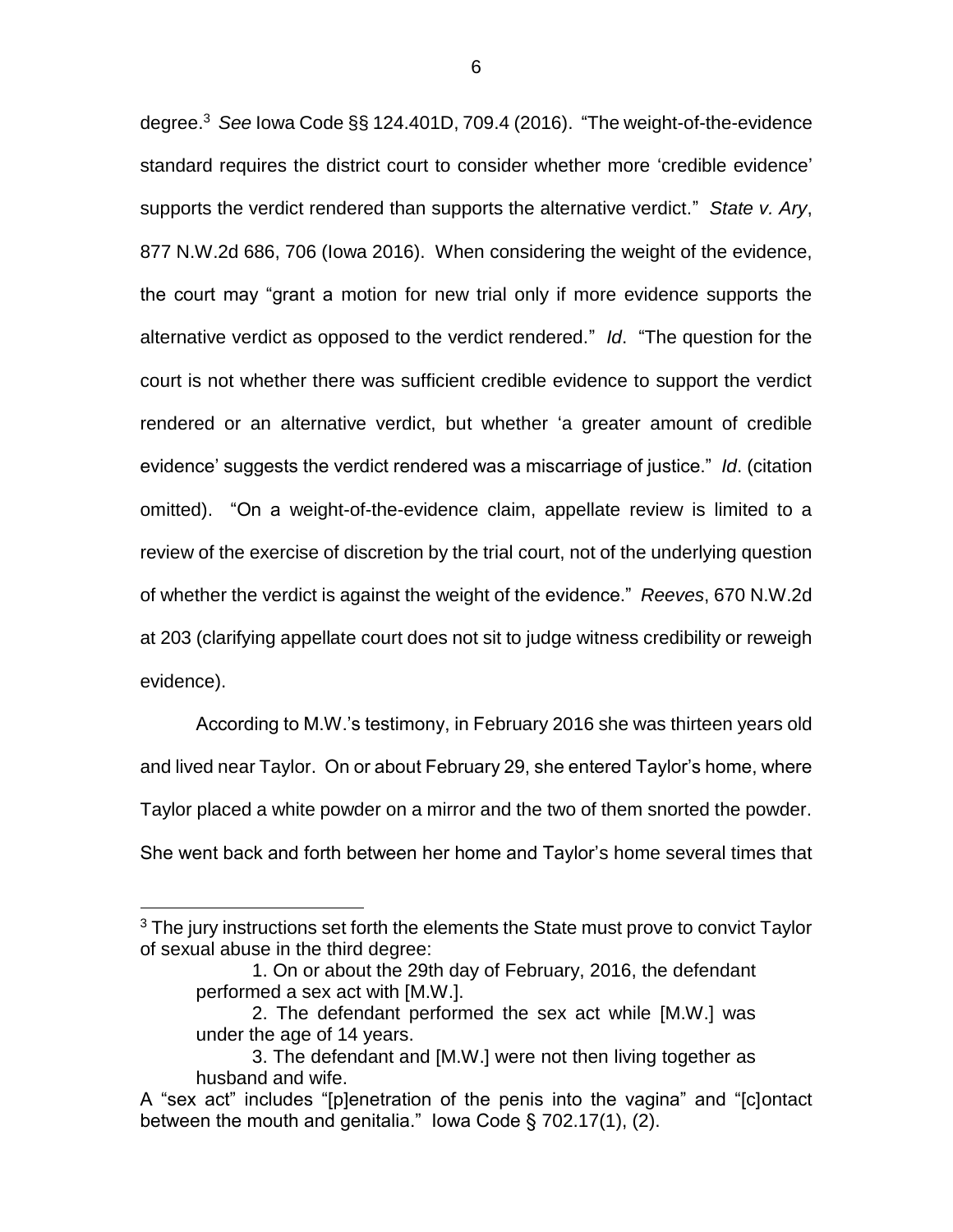day and into the next day, snorting the white powder off the mirror each time she returned to Taylor's home. After snorting the powder, she "felt crazy" and "angry." At one point, she entered Taylor's bedroom and watched Taylor and his paramour having vaginal intercourse. M.W. then disrobed, and Taylor performed oral sex on her and then inserted his penis into her vagina.

Taylor raises several pieces of evidence he claims cast doubt on M.W.'s credibility. M.W. made inconsistent statements between her testimony at trial and earlier interviews, including her description of the drug Taylor provided and whether Taylor used a condom and lubricant during the sexual contact. M.W. also has an admitted history of drug use and delinquency. Further, the fact that M.W.'s mother was romantically involved with Taylor in the past also raises questions about the family's credibility. Taylor also asserts that contrary to M.W.'s testimony, the police found no methamphetamine or drug paraphernalia inside Taylor's home, and investigators found no DNA or other physical evidence to confirm that he had sexual contact with M.W.<sup>4</sup>

However, the State presented considerable evidence to support M.W.'s testimony including: (1) security video showing M.W. entering and leaving Taylor's home several times during the time in question; (2) recordings and testimony from

 $\overline{a}$ 

<sup>&</sup>lt;sup>4</sup> The State argues Taylor failed to preserve error on his arguments related to M.W.'s mother and the lack of physical evidence. *See Meier v. Senecaut*, 641 N.W.2d 532, 537 (Iowa 2002) ("It is a fundamental doctrine of appellate review that issues must ordinarily be both raised and decided by the district court before we will decide them on appeal."). Taylor's written motion for new trial does not explicitly mention M.W.'s mother or physical evidence. However, the district court in its written denial found Taylor "generally incorporated the arguments made previously on the record during trial" in addition to those specified in his motion. Because the court read and denied his motion broadly to encompass the trial, we find his entire weight-of-the-evidence argument preserved for appeal.